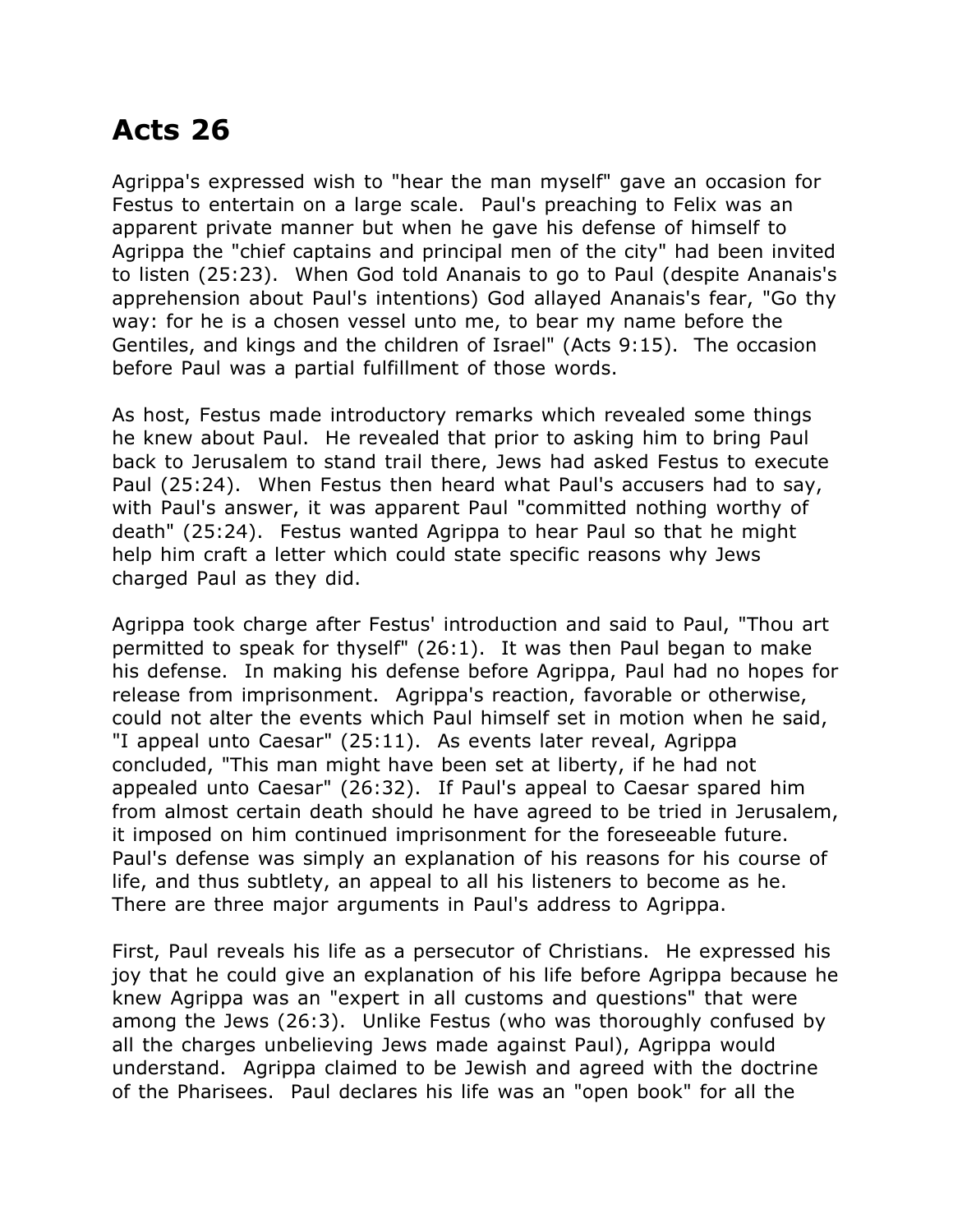Jews knew his manner of life from his youth up (26:4). Prejudice and hatred of Paul might silence their lips, but if Paul's accusers were willing to tell what they knew, they could verify what he was about to say was true. That knowledge would include his training under Gamaliel (one of the foremost and respected teachers among the Jews) as well as the fact Paul, or Saul of Tarsus, was one of Israel's brightest and promising young men for he "advanced in the Jews religion beyond many of his own countrymen (Gal. 1:14)".

Paul declared he lived according to the strictest sect of the Jews, a Pharisee. When he stood before the council in Jerusalem he divided that council composed of Pharisees and Saducees by saying, "Brethren, I am a Pharisee, a son of Pharisees: touching the resurrection of the dead, I am called in question..." (23:6). Some modern critics charge Paul with lying when he said those things, but many are quick to condemn the guiltless. Paul's accusers knew he was a Christian, a prominent follower of Jesus Christ. They knew he was only claiming to yet believe the principal tenets of the Pharisees: belief in angels and men's spirits, the resurrection from the dead. Paul had become a Christian but he had not renounced belief in either of those teachings of the Pharisees: he went even further in his belief of the resurrection when he declared the death and resurrection of Jesus! Did Agrippa secretly smile when Paul said, "Why is it judged incredible with you if God doth raise the dead"? Festus had broadcast his utter ignorance of this belief when he earlier told Agrippa that Jews had "certain questions against him of their own religion and of one Jesus, who was dead and whom Paul "affirmed to be alive" (25:19). Did Festus flinch when Paul asked why any should "think it incredible that God should raise the dead?" We do not know. Perhaps Agrippa felt a kinship for Paul on this, their shared convictions.

Having stated his former life as a student and zealous Jew, Paul proceeded to reveal his antagonism against Christians. "I verily thought with myself I ought to do many things contrary to the name of Jesus of Nazareth" (26:9). Those "many things" included shutting up saints in prison (with the approval of chief priests); giving his vote against them who were put to death (Stephen, 8:1); punishing them in the synagogues; seeking to make them blaspheme; exceedingly mad against them; and so zealous in his opposition to them that he pressed his persecution of them even unto foreign cities (26:10f). Had Paul remembered this when Jews from Thessalonica followed him to Beraea to stir up persecutions against him there, just as he had hunted Christians in the early period of his life (17:13)? Surely Paul's patience with his persecutors was in large measure the reaction of reflection that their zeal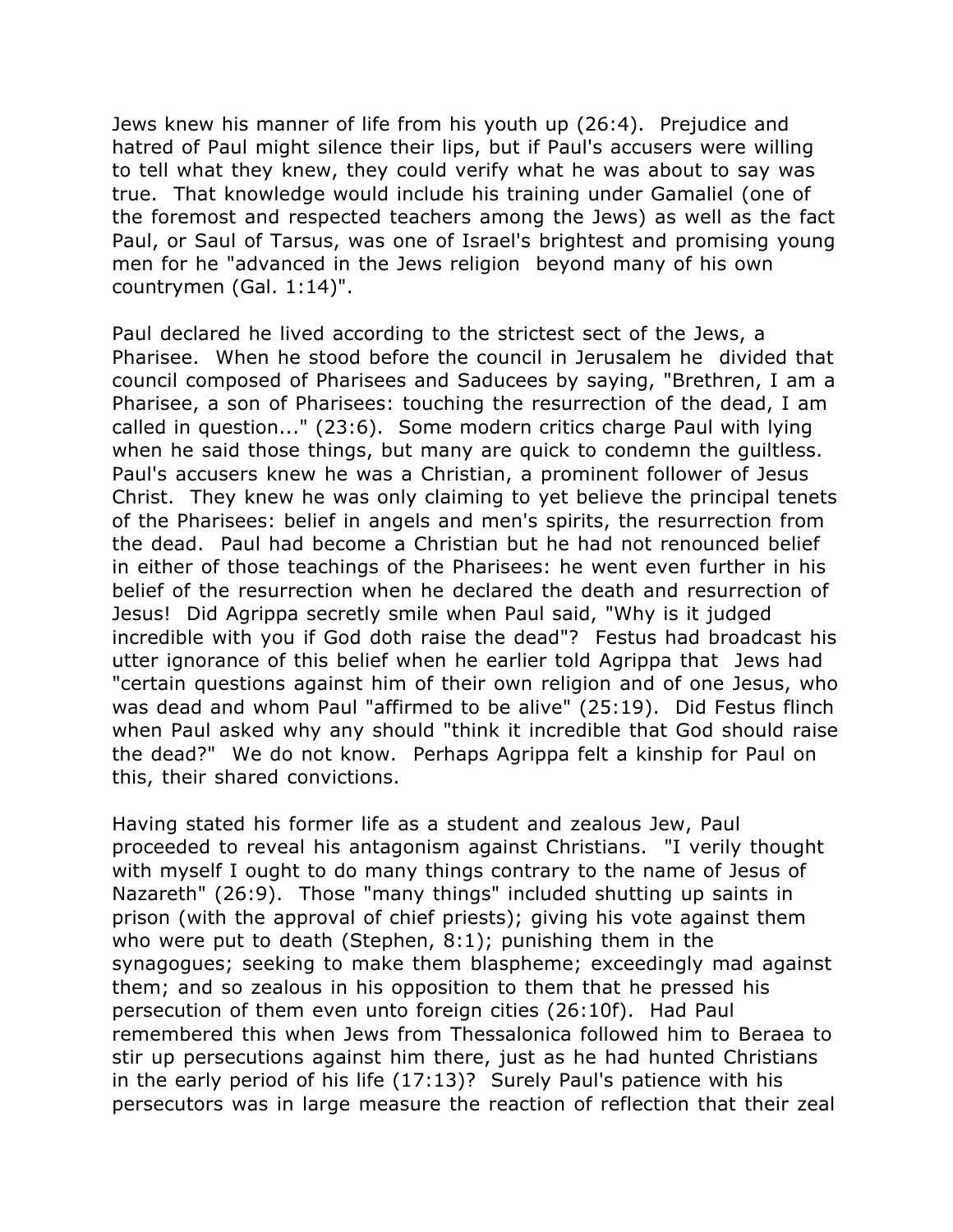was only a reflection of his. And, this phase of Paul's life always was with him. If it did not haunt him, it bore upon his mind a dark corner of his past. He was "less than the least of all the saints". "He was the chief of sinners" because he had persecuted the Son of God (Eph. 3:8; 1 Tim. 1:12-16). With these facts before them, who of Paul's listeners could not have helped but have thought "How on earth, Paul, did you come to be what you now are, considering what once you were?" Paul's answer to such an unspoken question constituted his second major argument in this address.

The Damascus Road was the turning point in Paul's life. He started his journey with full intent to bind Christians he found there and carry them to Jerusalem (9:14; 22:5). However, when Paul entered this city he was a very troubled man. He neither ate nor drank nor slept (9:9). He was constant in prayer (9:11). He arrested not a single Christian. Never again would he fight against followers of Christ! His life had been turned "upside down" that that Damascene Road ... for he had seen the Lord!

Of course Paul did not recognize Jesus when he saw Him. When the light shone about him and the Voice cried, "Saul, Saul, why presectuous thou me?" He asked, "Who art thou Lord?" (26:14f). The fact that he called this Being "Lord" does not mean he recognized Jesus from earlier years. Some think so and cite Paul's second letter to the Corinthians as proof he had earlier known Jesus. There he wrote, "Wherefore we henceforth know no man after the flesh, even thought we have know Christ after the flesh, yet we know him so no more" (2 Cor. 5:16). Such is a misapplication of the text. Paul did not say he personally knew Jesus, he said that Christ was a Jew, having kinship with every descendant of Abraham, thus with him. The contrast is that now he "knew no man after the flesh" although he had once known "Christ after the flesh". Did he not know Mark, Luke, Timothy? Certainly he did! Still, he did not know them because of fleshly ties in Abraham and Judaism; he knew them because both they and he were spiritual sons of Abraham (Gal. 3:7; 29; 6:15f)

When Jesus said "I am Jesus of Nazareth whom thou persecutest", floods of shame, remorse and fear must have swept over Paul (22:8)! Humbly he asks, just as others who faced by their own accusing conscience asked, "Lord, what wilt thou have me to do?" (Acts 2:37; 22:10). It is at this point in Paul's speech that he reveals something not apparent in either of the two earlier records of his conversion (9, 22). God made known to Paul His plan for him "But arise and stand upon thy feet: for to this end have I appeared unto thee, to appoint thee a minister and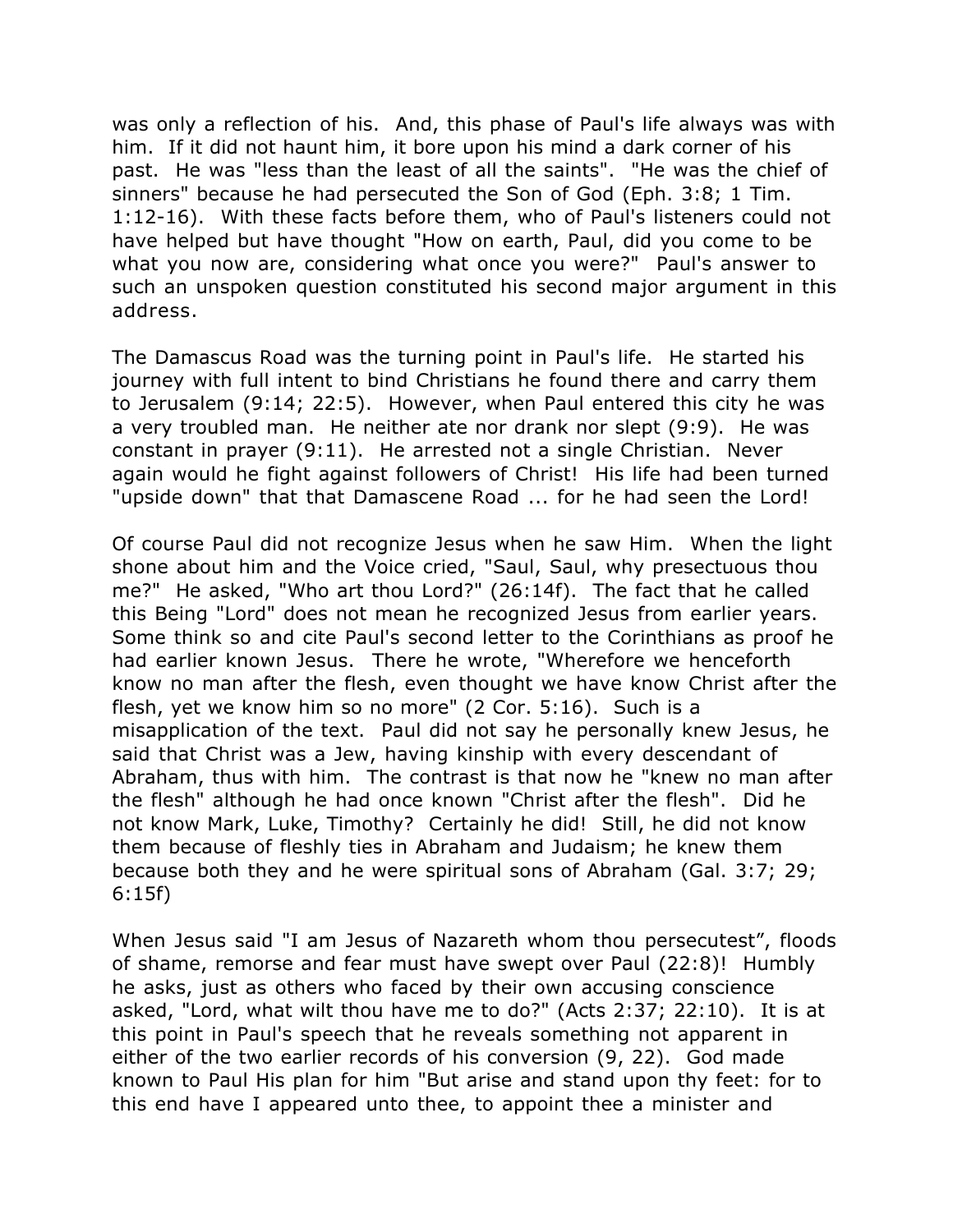witness both of the things thou hast seen me and of the things wherein I will appear unto thee..." (26:16). In both Luke's account of Paul's conversion and Paul's own account earlier to the council in Acts 22, the account tells that one would tell him in Damascus of all things he would do (9:6; 22:10). Here, before Agrippa, he reveals that the Lord had told him already his ministry would be to preach to Kings, Gentiles and Jews (26:16f). The fact that despite his zealous persecution of Christians, his slaying of them; God had made HIM a chosen vessel "to bear my name before the Gentiles and kings and children of Israel" (9:15) and made Paul keenly conscious of God's greatness and grace! Little wonder that he viewed his apostleship as a grace an blessing despite the intense and constant sufferings which accompanied it (Eph. 3:2;7, 8; Acts 9:16). How blessed he was! In view of the honors he once held as Judaism' bright start now contrasted with his debased state, what could have prompted Paul to have changed save the Divine intervention he simply and boldly declared had occurred?

Then Paul made his final argument. He was not disobedient to the heavenly vision he saw but "declared both to them of Damascus first, and at Jerusalem, and throughout all the country of Judaea, and also to the Gentiles that they should repent and turn to God" (26:20). This was WHY the Jews assayed to kill him! They regarded him as an apostate; one who had renounced his former belief. Then, he explodes a bombshell. It was not he who acted contrary to God's word, but they; just as he had acted contrary to God's will as he, like they, persecuted disciples of Christ. Thus Paul's argument: his actions were the consequence of following the prophets and Moses, saying what they said, "How that the Christ must suffer, and how that he first by the resurrection of the dead should proclaim light both to the people and to the Gentiles" (26:23). Moses and the prophets HAD predicted the Christ was to come. The difference between Paul and his persecutors was that he accepted the testimony God gave concerning Jesus as proof that He was the Messiah and his persecutors did not.

Paul was interrupted on his address by Festus who had failed to understand what Paul was saying. He said "Paul, thou art mad; thy much learning hath made thee mad" (26:25). Paul offered no proof to counter Festus' words other than his denial of it (26:25). It was evident Festus was beyond his reach. Was Agrippa? Agrippa knew of the things Paul rehearsed before him. They had not been done in a corner (26:26). Did Paul see something in Agrippa's eye or a bodily response that caused him to say, "King Agrippa, believest thou the prophets? I know that thou believest" (26:27). "And Agrippa said unto Paul, with but little persuasion